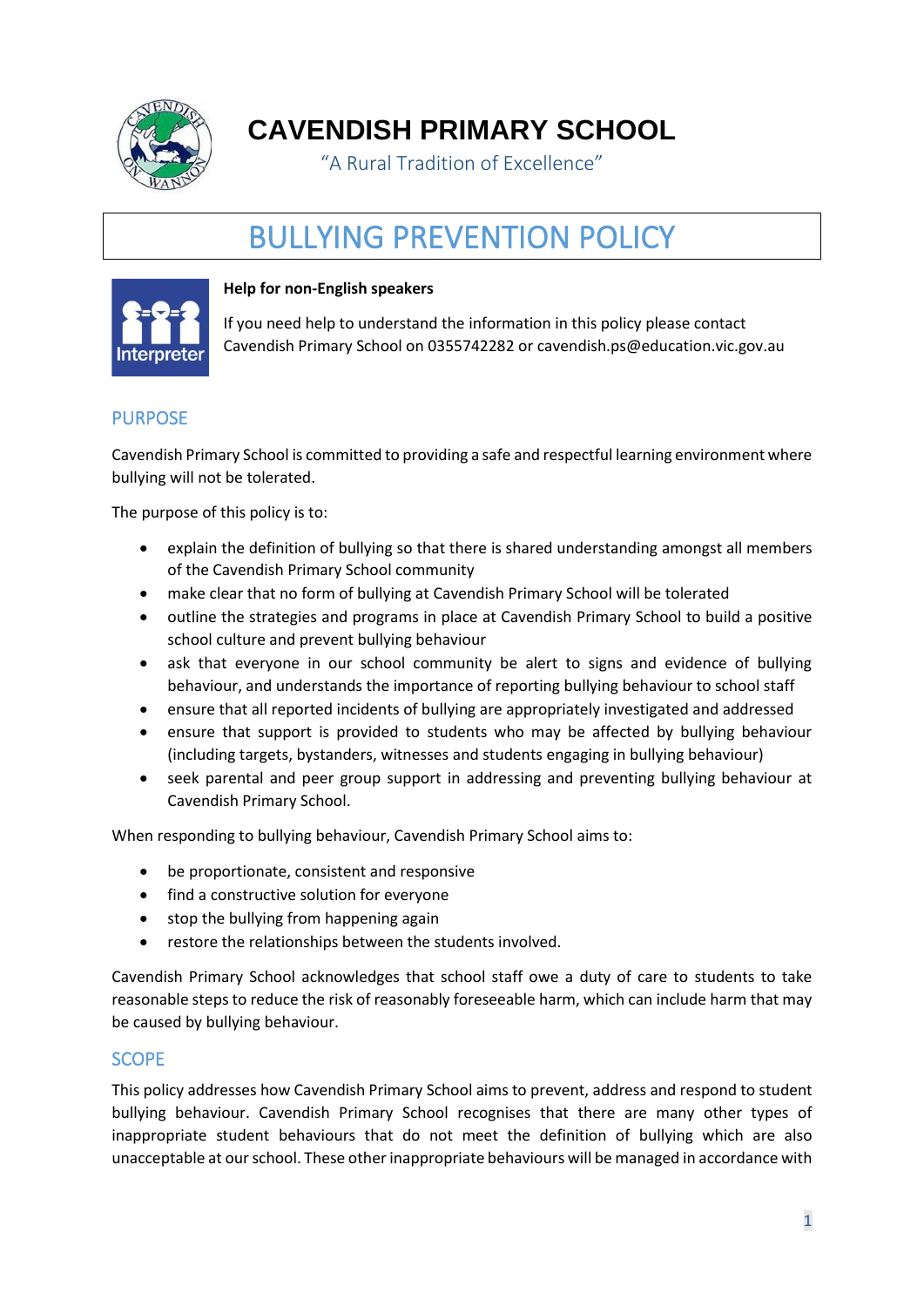our Student Code of Conduct, Student Wellbeing and Engagement Policy and Inclusion and Diversity policy.

This policy applies to all school activities, including camps and excursions. It also applies to bullying behaviour between students that occurs outside of school hours, where the behaviour impacts on student wellbeing and safety at school.

# **POLICY**

# Definitions

## **Bullying**

In 2018 the Education Council of the Council of Australian Governments endorsed the following definition of bullying for use by all Australian schools:

*Bullying is an ongoing and deliberate misuse of power in relationships through repeated verbal, physical and/or social behaviour that intends to cause physical, social and/or psychological harm. It can involve an individual or a group misusing their power, or perceived power, over one or more persons who feel unable to stop it from happening.*

*Bullying can happen in person or online, via various digital platforms and devices and it can be obvious (overt) or hidden (covert). Bullying behaviour is repeated, or has the potential to be repeated, over time (for example, through sharing of digital records)*

*Bullying of any form or for any reason can have immediate, medium and long-term effects on those involved, including bystanders. Single incidents and conflict or fights between equals, whether in person or online, are not defined as bullying.*

Bullying has three main features:

- It involves a misuse of power in a relationship
- It is ongoing and repeated, and
- It involves behaviours that can cause harm.

There are four main types of bullying behaviour:

- Physical examples include hitting, pushing, shoving or intimidating or otherwise physically hurting another person, damaging or stealing their belongings. It includes threats of violence.
- Verbal/written examples include name-calling or insulting someone about an attribute, quality or personal characteristic.
- Social (sometimes called relational or emotional bullying) examples include deliberately excluding someone, spreading rumours, sharing information that will have a harmful effect on the other person and/or damaging a person's social reputation or social acceptance.
- Cyberbullying any form of bullying behaviour that occurs online or via a mobile device. It can be verbal or written, and can include threats of violence as well as images, videos and/or audio.

Bullying can be a form of racism, sexism, homophobia, transphobia or other type of social prejudice when the behaviour is targeted at an individual or group because of a personal characteristic, such as race, religion, sex, sexual orientation, gender identity or disability.

For further information about bullying, refer to: **[Bully Stoppers \(education.vic.gov.au\)](https://www.education.vic.gov.au/about/programs/bullystoppers/Pages/default.aspx)** and the Department's [Bullying Prevention and Response](https://www2.education.vic.gov.au/pal/bullying-prevention-response/policy) policy on the Policy and Advisory Library.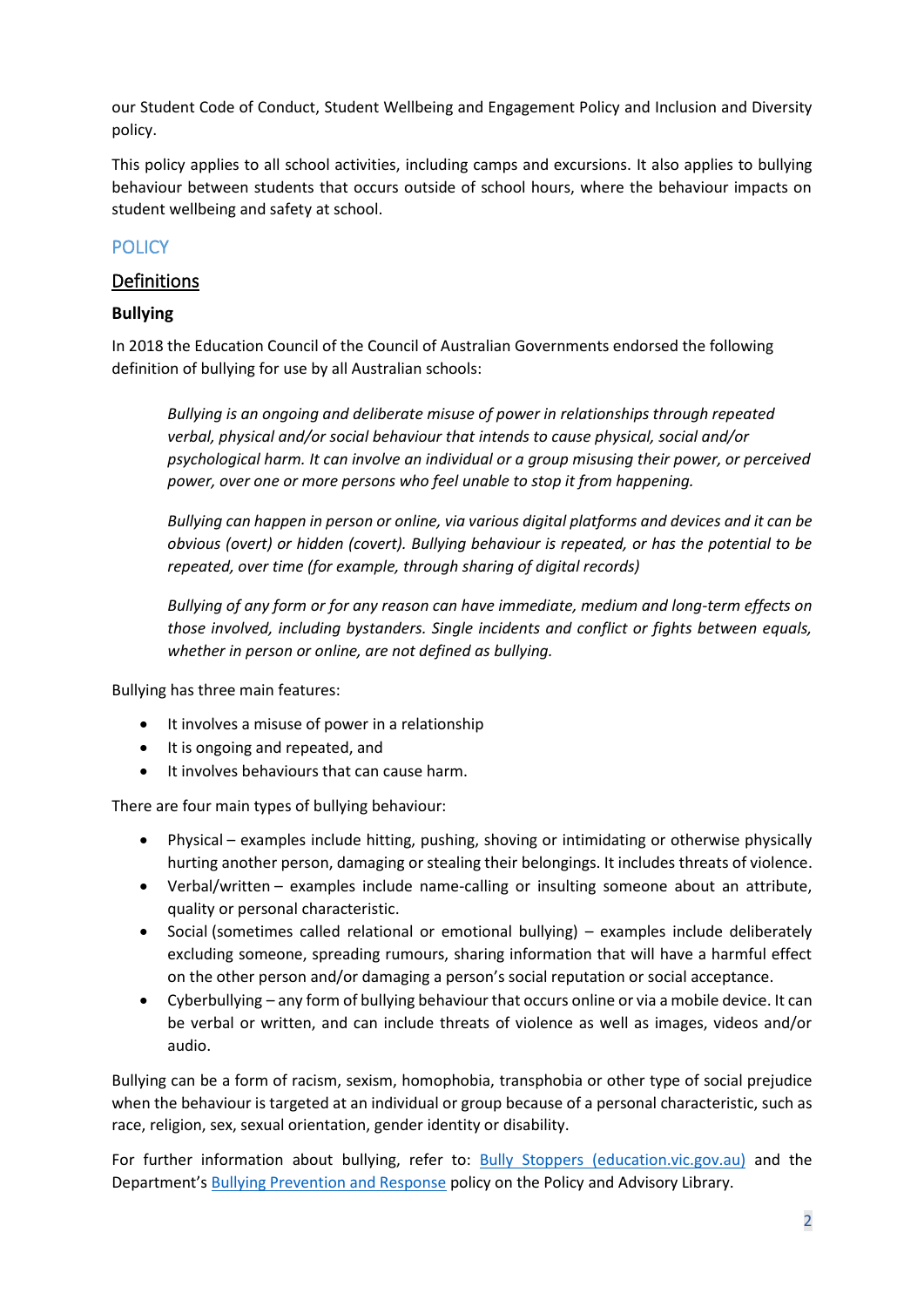#### **Other distressing and inappropriate behaviours**

Many distressing and inappropriate behaviours may not constitute bullying even though they are unpleasant. Students who are involved in or who witness any distressing and inappropriate behaviours should report their concerns to school staff and our school will follow our Student Wellbeing and Engagement Policy] and/or this Bullying Prevention Policy where the behaviour constitutes bullying.

*Mutual conflict* involves an argument or disagreement between people with no imbalance of power. In incidents of mutual conflict, generally, both parties are upset and usually both want a resolution to the issue. Unresolved mutual conflict can develop into bullying if one of the parties targets the other repeatedly in retaliation.

*Social rejection or dislike* is not bullying unless it involves deliberate and repeated attempts to cause distress, exclude or create dislike by others.

*Single-episode acts* of nastiness or physical aggression are not the same as bullying. However, single episodes of nastiness or physical aggression are not acceptable behaviours at our school and may have serious consequences for students engaging in this behaviour. Cavendish Primary School will use its Student Wellbeing and Engagement Policy to guide a response to single episodes of nastiness or physical aggression.

*Harassment* is language or actions that are demeaning, offensive or intimidating to a person. It can take many forms, including sexual harassment and disability harassment.

*Discrimination* is behaviour that treats someone unfavourably because of a personal characteristic (for example, race, religious belief or activity, disability, sex or intersex status, gender identity or sexual orientation).

Discrimination, harassment, and any other inappropriate behaviour is not tolerated at our school and there may be serious consequences for students engaging in this behaviour. This includes any form of racism, religious or disability discrimination, sexism, homophobia, transphobia, or any other behaviour that targets an individual or group. Further information about discrimination and harassment, including definitions, is set out in our Inclusion and Diversity Policy.

# Bullying Prevention

Cavendish Primary School has a number of programs and strategies in place to build a positive and inclusive school culture and relationships to promote wellbeing. We strive to foster a school culture that prevents bullying behaviour by modelling, encouraging and teaching behaviour that demonstrates acceptance, kindness and respect.

Bullying prevention at Cavendish Primary School is proactive and is supported by research that indicates that a whole school, multifaceted approach is the most effect way to prevent and address bullying. At our school:

- We identify and implement evidence-based programs and initiatives from th[e Schools Mental](https://www.education.vic.gov.au/school/teachers/health/mentalhealth/mental-health-menu/Pages/Menu.aspx?Redirect=1)  [Health Menu](https://www.education.vic.gov.au/school/teachers/health/mentalhealth/mental-health-menu/Pages/Menu.aspx?Redirect=1) that are relevant to preventing and addressing bullying and help us to build a positive and inclusive school climate.
- We strive to build strong partnerships between the school, families and the broader community that means all members work together to ensure the safety of students.
- We participate in the Resilience, Rights and Respectful Relationships initiative, which aims to embed a culture of respect and equality across our school.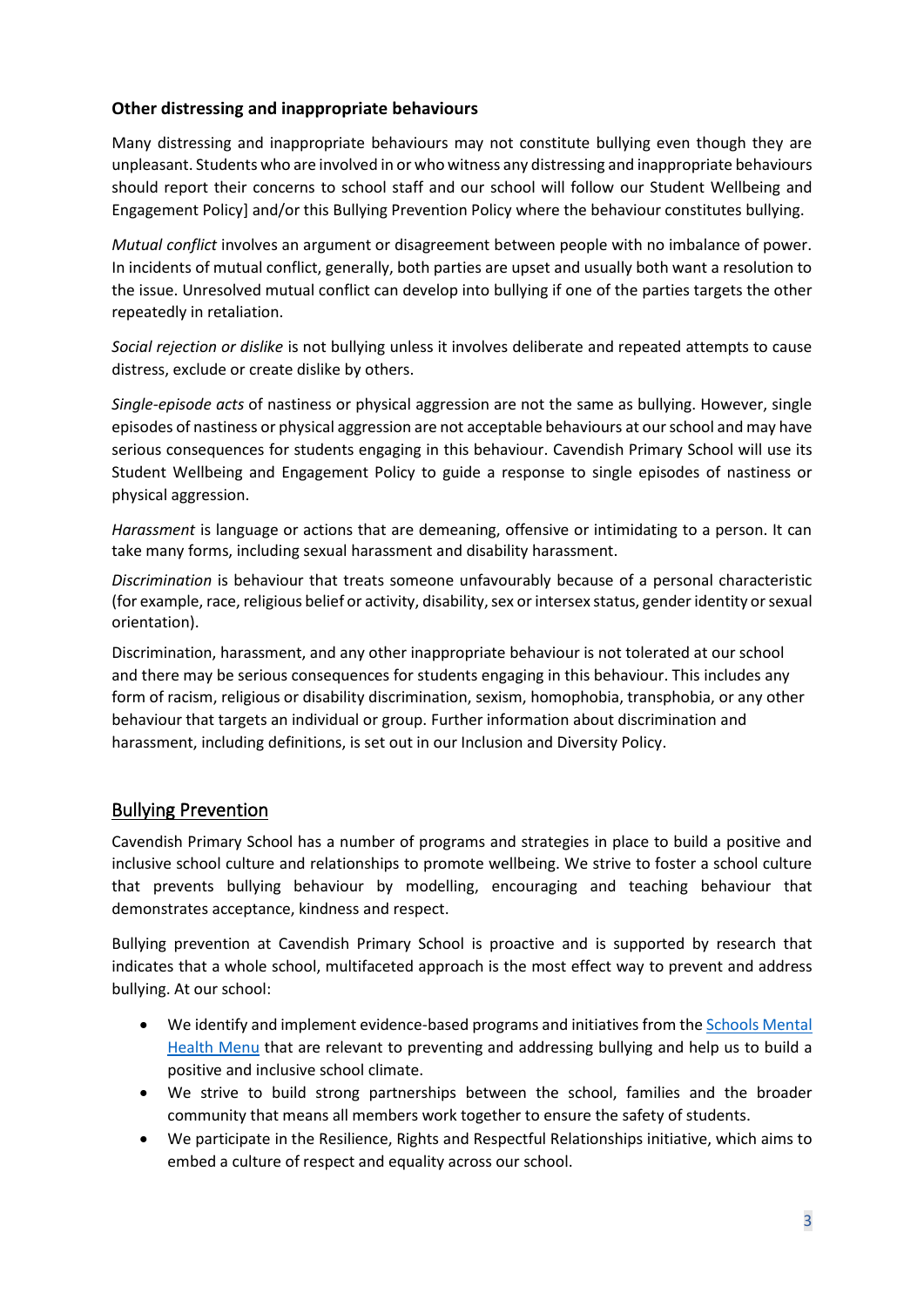- We celebrate the diverse backgrounds of members of our school community and teach multicultural education, including Aboriginal History, to promote mutual respect and social cohesion.
- We participate in the Safe Schools program to help us foster a safe environment that is supportive and inclusive of LGBTIQ+ students.
- Teachers are encouraged to incorporate classroom management strategies that discourage bullying and promote positive behaviour.
- A range of year level incursions and programs are planned for each year to raise awareness about bullying and its impacts.
- In the classroom, our social and emotional learning curriculum teaches students what constitutes bullying and how to respond to bullying behaviour assertively. This promotes resilience, assertiveness, conflict resolution and problem solving.
- We promote upstander behaviour as a way of empowering our students to positively and safely take appropriate action when they see or hear of a peer being bullied.
- Students are encouraged to look out for each other and to talk to teachers and older peers about any bullying they have experienced or witnessed.
- We participate in the National Day of Action against Bullying and Violence.

For further information about our engagement and wellbeing initiatives, please see our Student Wellbeing and Engagement policy

## Incident Response

#### Reporting concerns to Cavendish Primary School

Bullying is not tolerated at our school. We ensure bullying behaviour is identified and addressed with appropriate and proportionate consequences. All bullying complaints will be taken seriously and responded to sensitively..

Students who may be experiencing bullying behaviour, or students who have witnessed bullying behaviour, are encouraged to report their concerns to school staff or another trusted adult as soon as possible.

Our ability to effectively reduce and eliminate bullying behaviour is greatly affected by students and/or parents and carers reporting concerning behaviour as soon as possible, so that the responses implemented by Cavendish Primary School are timely and appropriate in the circumstances.

We encourage students to speak to the Principal. However, students are welcome to discuss their concerns with any trusted member of staff including their classroom teachers.

Parents or carers who develop concerns that their child is involved in, or has witnessed bullying behaviour at Cavendish Primary School should contact the Principal on 0355742282 or cavendish.ps@education.vic.gov.au.

#### Investigations

When notified of alleged bullying behaviour, school staff are required to:

- 1. record the details of the allegations in the student file; and
- 2. inform the Principal and teaching staff

The Principal is responsible for investigating allegations of bullying in a timely and sensitive manner. To appropriately investigate an allegation of bullying, the Principal may: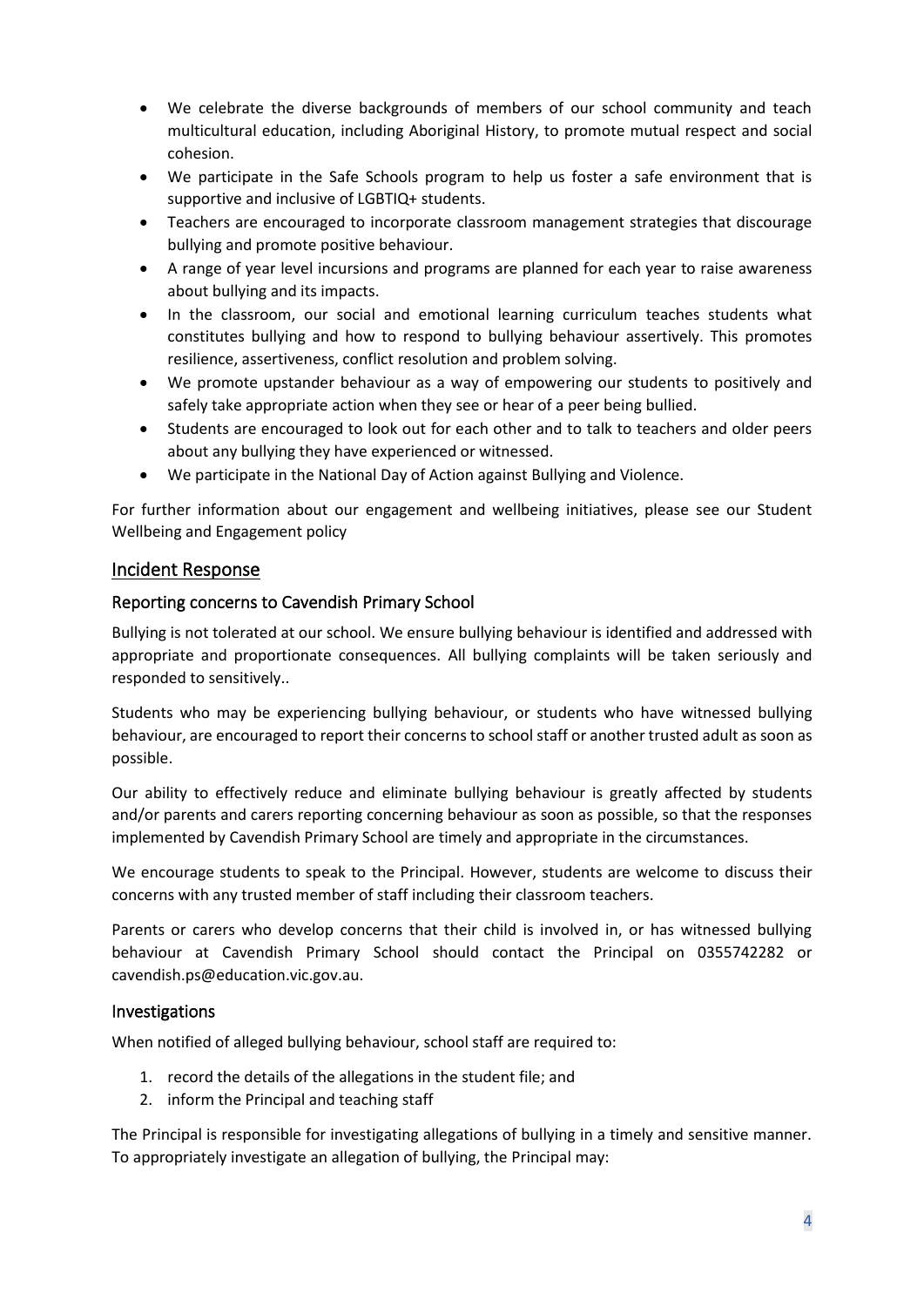- speak to the those involved in the allegations, including the target/s, the students allegedly engaging in bullying behaviour/s and any witnesses to the incidents
- speak to the parent/carer(s) of the students involved
- speak to the teachers of the students involved
- take detailed notes of all discussions for future reference
- obtain written statements from all or any of the above.

All communications with the Principal in the course of investigating an allegation of bullying will be managed sensitively. Investigations will be completed as quickly as possible to allow for the behaviours to be addressed in a timely manner.

The objective of completing a thorough investigation into the circumstances of alleged bullying behaviour is to determine the nature of the conduct and the students involved. A thorough understanding of the alleged bullying will inform staff about how to most effectively implement an appropriate response to that behaviour.

Serious bullying, including serious cyberbullying, is a criminal offence and may be referred to Victoria Police. For more information, see: [Brodie's Law.](http://www.education.vic.gov.au/about/programs/bullystoppers/Pages/advicesheetbrodieslaw.aspx)

#### Responses to bullying behaviours

When the Principal has sufficient information to understand the circumstances of the alleged bullying and the students involved, a number of strategies may be implemented to address the behaviour and support affected students in consultation with their classroom teachers.

There are a number of factors that will be considered when determining the most appropriate response to the behaviour. When making a decision about how to respond to bullying behaviour, Cavendish Primary School will consider:

- the age, maturity and individual circumstances of the students involved
- the severity and frequency of the bullying, and the impact it has had on the target student
- whether the student/s engaging in bullying behaviour have displayed similar behaviour before
- whether the bullying took place in a group or one-to-one context
- whether the students engaging in bullying behaviour demonstrates insight or remorse for their behaviour
- the alleged motive of the behaviour.

The Principal may implement all, or some of the following responses to bullying behaviours:

- Offer wellbeing support, including referral to SSS to:
	- o the target student or students
	- o the students engaging in the bullying behaviour
	- $\circ$  affected students, including witnesses and/or friends of the target student.
- Facilitate a restorative practice meeting with all or some of the students involved. The objective of restorative practice is to repair relationships that have been damaged by bringing about a sense of remorse and restorative action on the part of the person who has bullied someone and forgiveness by the person who has been bullied.
- Facilitate a mediation between some or all of the students involved to help to encourage students to take responsibility for their behaviour and explore underlying reasons for conflict or grievance. Mediation is only suitable if all students are involved voluntarily and demonstrate a willingness to engage in the mediation process.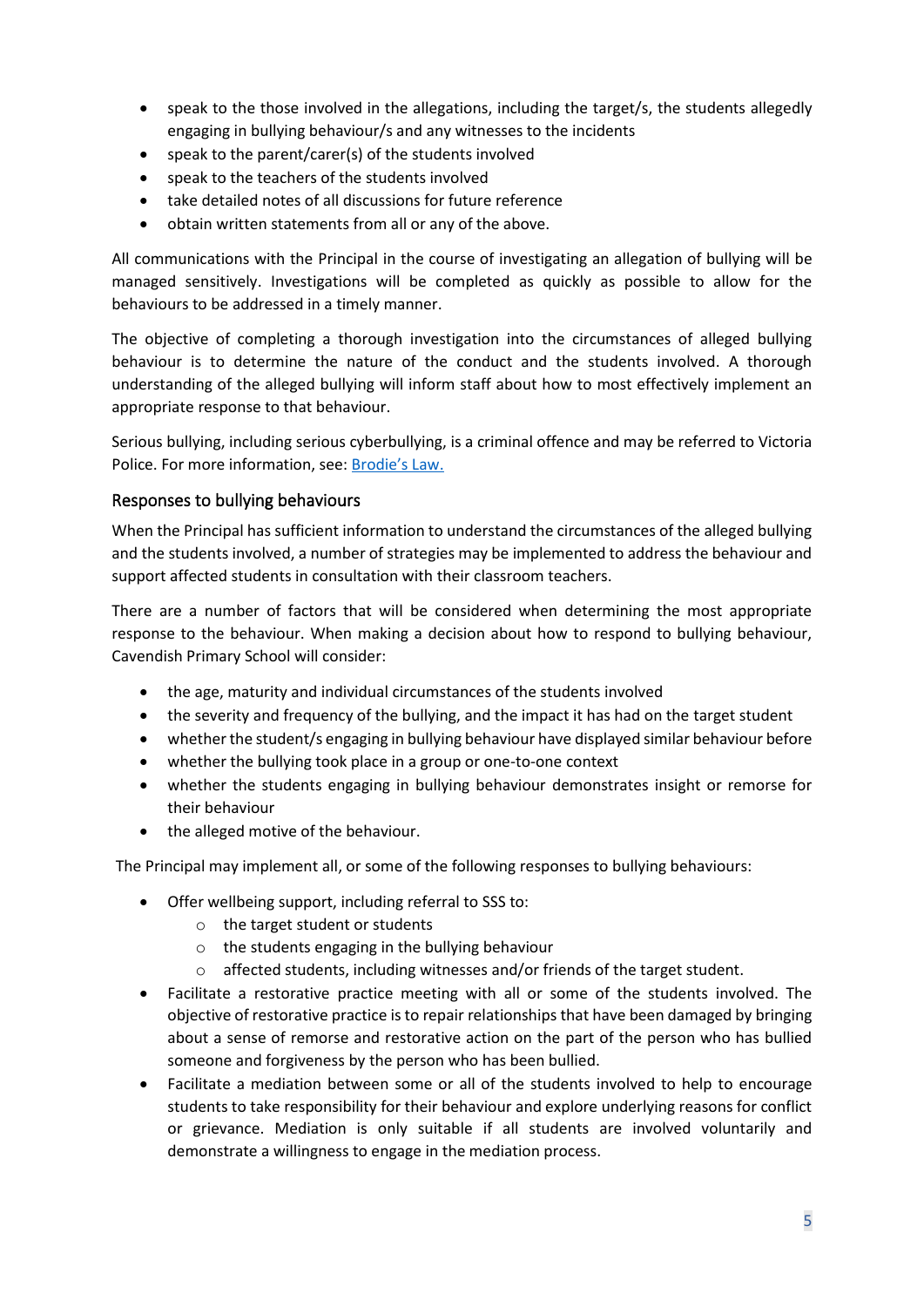- Facilitate a Student Support Group meeting and/or Behaviour Support Plan for affected students.
- Prepare a Individual Management Plan restricting contact between target and students engaging in bullying behaviour.
- Provide discussion and/or mentoring for different social and emotional learning competencies of the students involved.
- Monitor the behaviour of the students involved for an appropriate time and take follow up action if necessary.
- Implement cohort, year group, or whole school targeted strategies to reinforce positive behaviours.
- Implement proportionate disciplinary consequences for the students engaging in bullying behaviour, which may include removal of privileges, detention, suspension and/or expulsion consistent with our Student Wellbeing and Engagement policy, the Ministerial Order on Suspensions and Expulsions and any other relevant Department policy.

Cavendish Primary School understands the importance of monitoring and following up on the progress of students who have been involved in or affected by bullying behaviour. Where appropriate, school staff will also endeavour to provide parents and carers with updates on the management of bullying incidents.

The Principal is responsible for maintaining up to date records of the investigation of and responses to bullying behaviour.

## **COMMUNICATION**

This policy will be communicated to our school community in the following ways:

- Available publicly on our school's website
- Included in staff induction processes
- Included in our staff handbook/manual
- Discussed at staff briefings/meetings as required
- Included as annual reference in school newsletter
- Discussed at student forums/through communication tools
- Made available in hard copy from school administration upon request

#### FURTHER INFORMATION AND RESOURCES

This policy should be read in conjunction with the following school policies:

<http://cavendishps.vic.edu.au/school-policies/>

- Statement of Values and School Philosophy
- Student Wellbeing and Engagement Policy
- Parent Complaints policy
- Duty of Care Policy
- Inclusion and Diversity Policy

Our school also follows Department of Education and Training policy relating to bullying including:

• [Bullying Prevention and Response](https://www2.education.vic.gov.au/pal/bullying-prevention-response/policy)